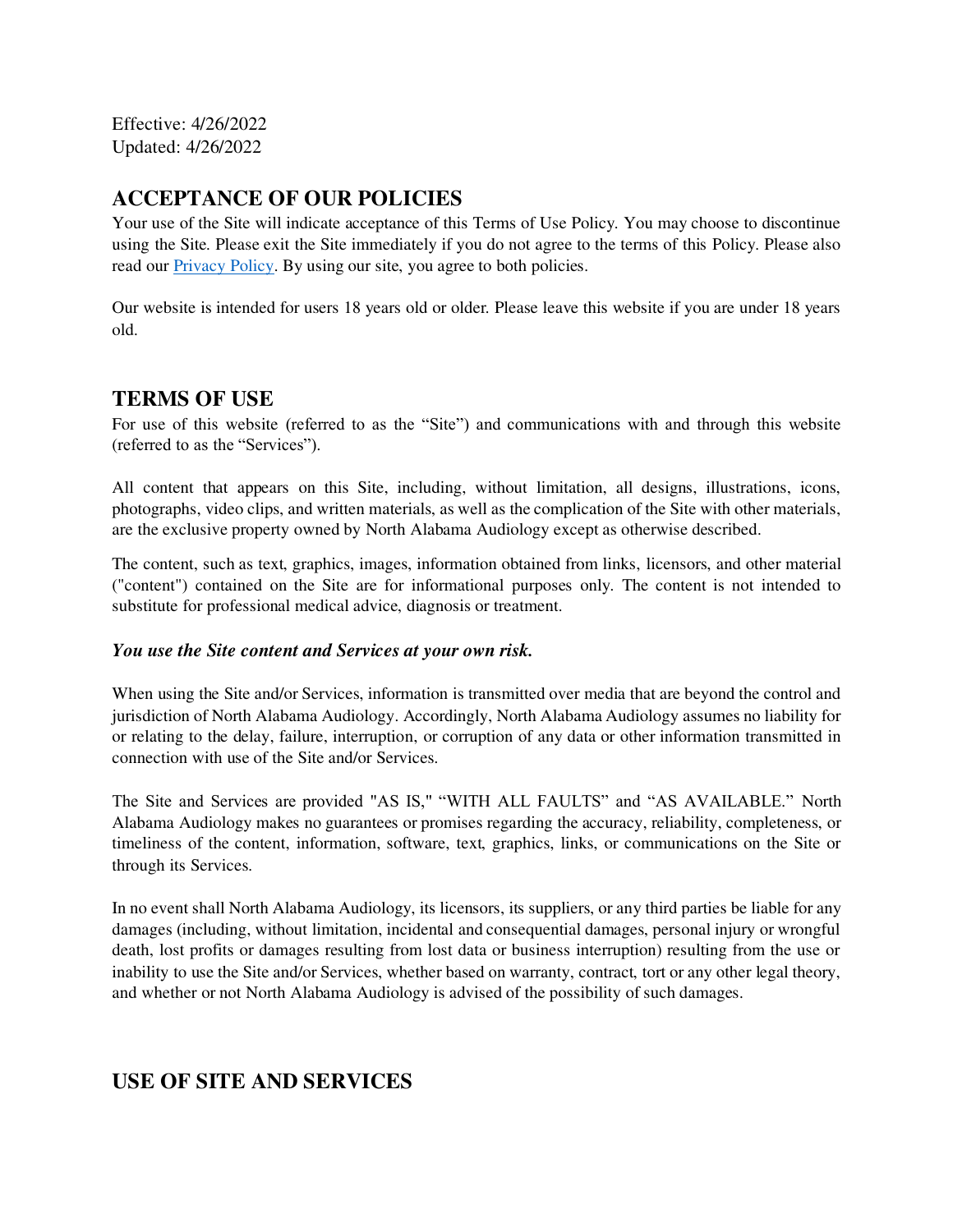Do not misuse our Site or Services. Do not interfere with our Site or Services or try to access them using a method other than the interface and the instructions that we provide. Do not send automated queries of any sort to our system without express permission in advance from North Alabama Audiology. Sending automated queries consumes resources and can potentially degrade the performance of our Site and/or Services. You may use our Site or Services only as permitted by our terms and applicable law, including applicable export and re-export control laws and regulations. We may suspend or stop providing our Site or Services to you if you do not comply with our terms or policies or if we are investigating suspected misconduct. North Alabama Audiology reserves the right to avail itself to applicable Federal, local, and international laws when necessary to protect its interests and rights.

## **USE OF CONTENT**

In many cases, it's not necessary to contact us for permission to use our content. Please read the following guidelines. For questions or reprint situations not covered here, please visit our **Privacy Policy** or contact North Alabama Audiology a[t https://www.alabamaaudiology.com/contact.](https://www.alabamaaudiology.com/contact)

## **ADVERTISEMENTS AND LINKS TO OTHER SITES**

North Alabama Audiology does not endorse the content on any third-party websites. North Alabama Audiology cannot be and is not responsible for the content of linked third-party sites, sites framed within the Site or third-party advertisements, and does not make any representations regarding their content or accuracy. Use of third-party websites is at your own risk and subject to the terms and conditions of use for such sites.

# **INTERPRETATION**

This Agreement shall not be construed against either Party as the author or drafter of the Agreement.

The headings within this Agreement are not to be used as an aid in interpretation and are purely for convenience.

# **ASSIGNMENT**

We may freely assign these Terms and all of the policies and other documents incorporated or referenced, including all rights, licenses, data, and obligations under it or them, in whole or in part, and without notice, for any reason, including for the purpose of internal restructuring.

## **WAIVER**

Our failure to exercise or enforce any right or provision of these Terms will not constitute a waiver or such right or provision.

## **SEVERABILITY**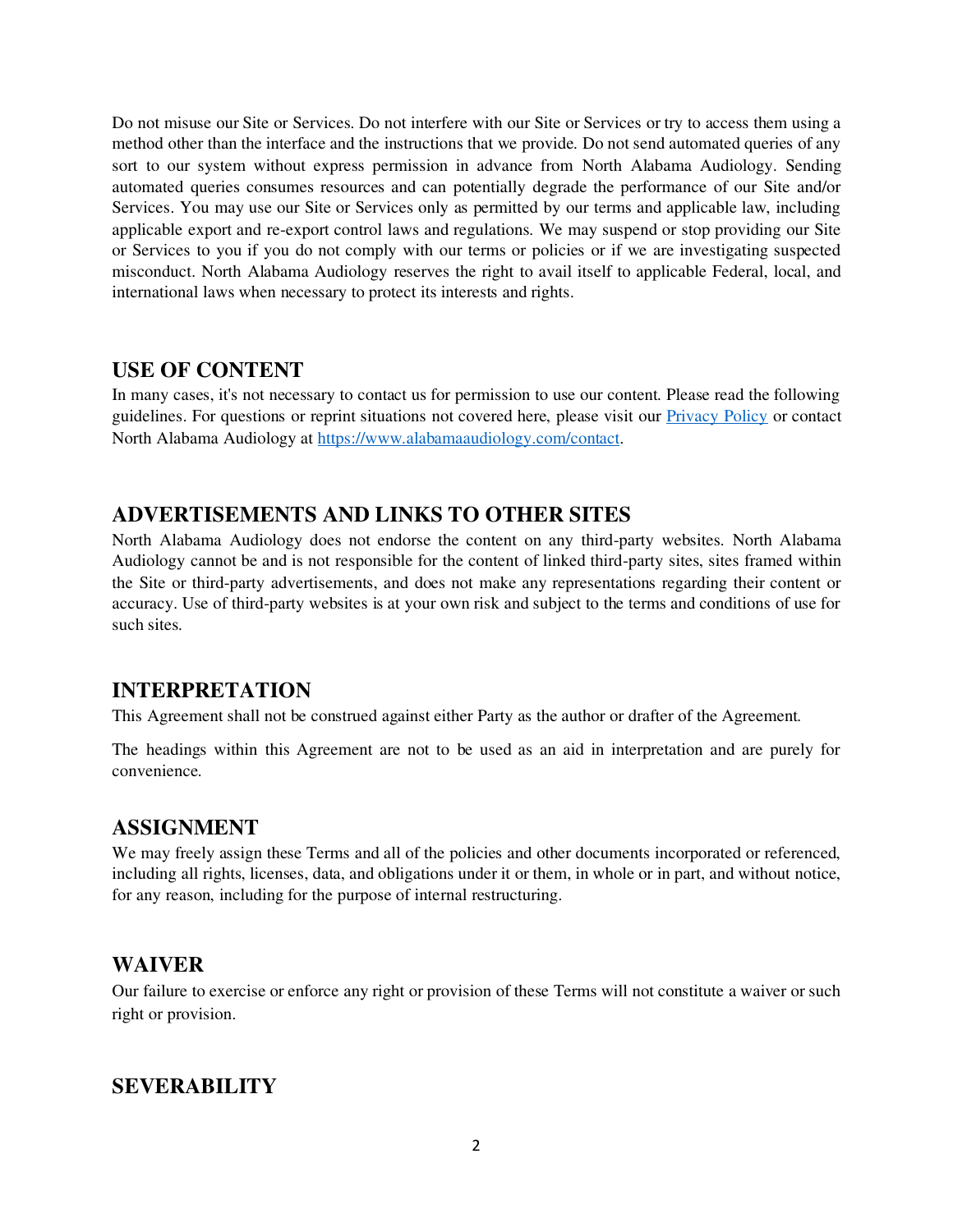Should any provision of this Agreement be declared or determined by any court to be illegal or invalid, the validity of the remaining parts, terms, or provisions shall not be affected thereby and said illegal or invalid part, term, or provision shall be deemed not to be a part of this Agreement.

#### **BINDING ARBITRATION AGREEMENT**

**THE PARTIES TO THIS AGREEMENT WILL SUBMIT ALL DISPUTES ARISING UNDER THIS AGREEMENT TO ARBITRATION IN NEW JERSEY BEFORE A SINGLE ARBITRATOR OF THE AMERICAN ARBITRATION ASSOCIATION. THE ARBITRATOR SHALL BE AN ATTORNEY ADMITTED TO PRACTICE NEW JERSEY LAW. NO PARTY TO THIS AGREEMENT WILL CHALLENGE THE JURISDICTION OR VENUE PROVISIONS AS PROVIDED IN THIS SECTION. NOTHING CONTAINED HEREIN SHALL PREVENT EITHER PARTY FROM OBTAINING AN INJUNCTION.** 

#### **CLASS ACTION WAIVER**

**THESE TERMS DO NOT ALLOW CLASS ACTION SUITS; YOU AND NORTH ALABAMA AUDIOLOGY HEREBY AGREE THAT EACH MAY BRING CLAIMS AGAINST THE OTHER ONLY IN YOUR OR ITS INDIVIDUAL CAPACITY. ANY QUESTION REGARDING THE ENFORCEABILITY OR INTERPRETATION OF THIS PARAGRAPH WILL BE DECIDED BY A COURT AND NOT THE ARBITRATOR.** 

## **VENUE AND FORUM**

If for any reason a Dispute proceeds in court rather than through arbitration, all such Disputes (regardless of theory) arising out of or relating to these Terms, or the relationship between you and us, will be brought exclusively in the courts located in the county of Somerset, New Jersey, or the United States District Court, District of New Jersey. In such cases, you and we agree to submit to the personal jurisdiction of the courts located within the county of Somerset, New Jersey, or District of New Jersey, and agree to waive any and all objections to the exercise of jurisdiction over the parties by such courts and to venue in such courts.

## **CHOICE OF LAW**

These Terms and the relationship between the parties, including any claim or dispute that might arise between the parties, whether sounding in contract, tort, or otherwise, will be governed by the laws of the State of New Jersey without regard to its conflict of law provisions. In no event will the parties bring claims against one another under the laws of another jurisdiction.

## **INDEMNIFICATION**

By using the Site and/or Services, you agree to defend, indemnify and hold North Alabama Audiology its officers, directors, authors, employees, agents, licensors, corporate partners, advisors, advisory board and suppliers, harmless from and against any claims, actions or demands, liabilities and settlements including without limitation, reasonable legal and accounting fees, resulting from or alleged to result from any problem related to the Site and/or Services.